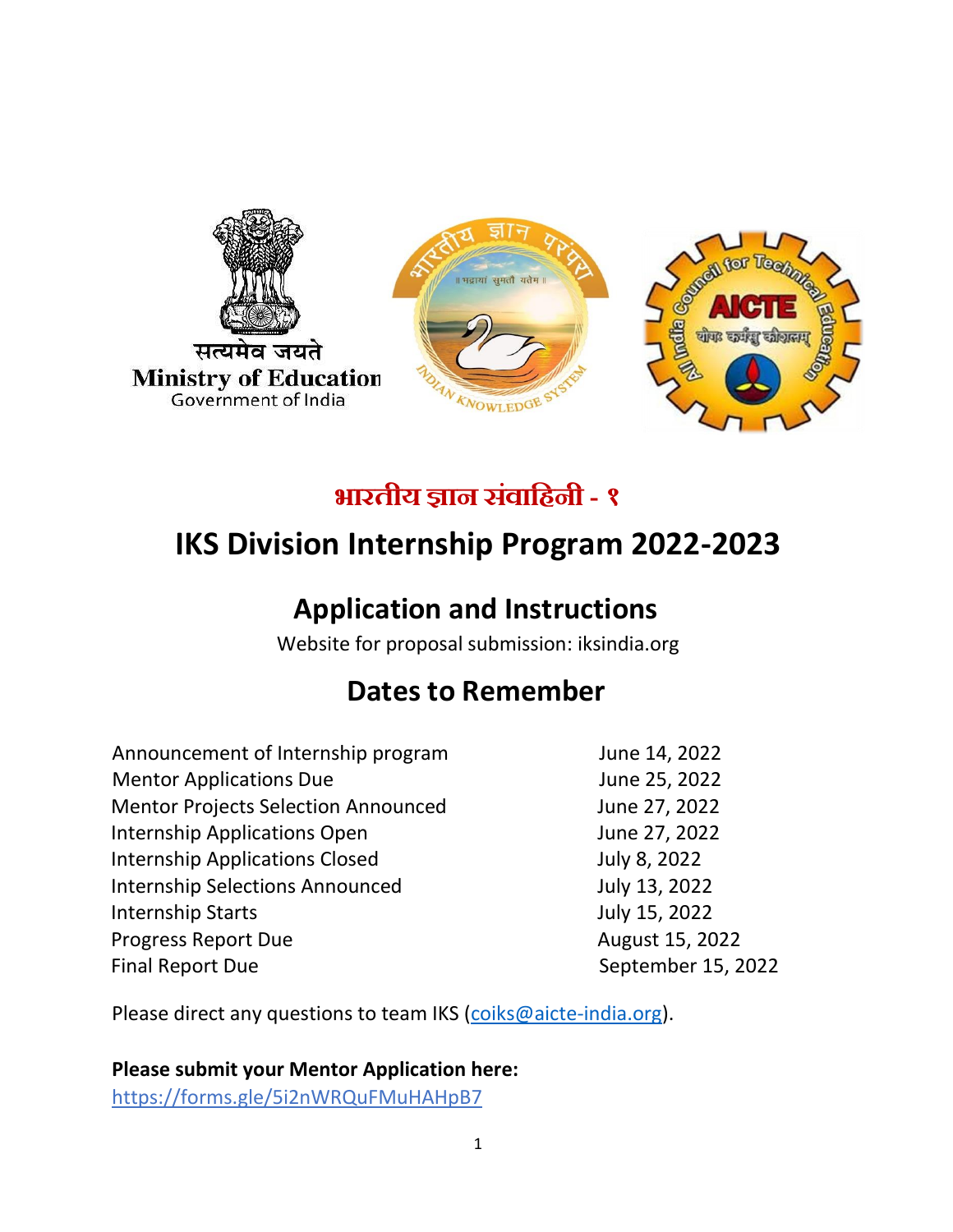## **About IKS Division**

Home to the oldest continuously living civilization of the world, the Indian subcontinent was the knowledge and manufacturing powerhouse of the world for most of the known history. A Dharmic culture that emphasized the development of all dimensions of humanity with an emphasis on living in harmony with oneself, one's environment, and the universe at large. It is becoming very apparent with the recent developments around the world that the current models of development are unsustainable and are in direct conflict with nature. The rising inequalities around the world in capitalist systems and the failure of communist/socialist economics point to a dire need for new paradigms of development.

There is an Indian way that is both sustainable and strives for the welfare of all. If we want to become the Knowledge Leader in this century and be the 'Viśvaguru', it is imperative that we understand our heritage and teach the word the 'Indian way' of doing things. Therefore, the IKS Division of Ministry of Education at AICTE was established with a vision to *promote interdisciplinary and transdisciplinary research on all aspects of Indian Knowledge Systems (IKS), preserve and disseminate IKS knowledge for further research, and societal applications.*

## **Functions of IKS division**:

- 1) Facilitate and coordinate the interdisciplinary work done by various institutions in India and abroad including Universities, institutions of national importance, R&D laboratories and different ministries.
- 2) Establish, guide and monitor subject wise interdisciplinary research groups comprising of researchers from institutes and centers and individuals.
- 3) Create and promote popularization schemes.
- 4) Facilitate funding of various projects and develop mechanisms to undertake research.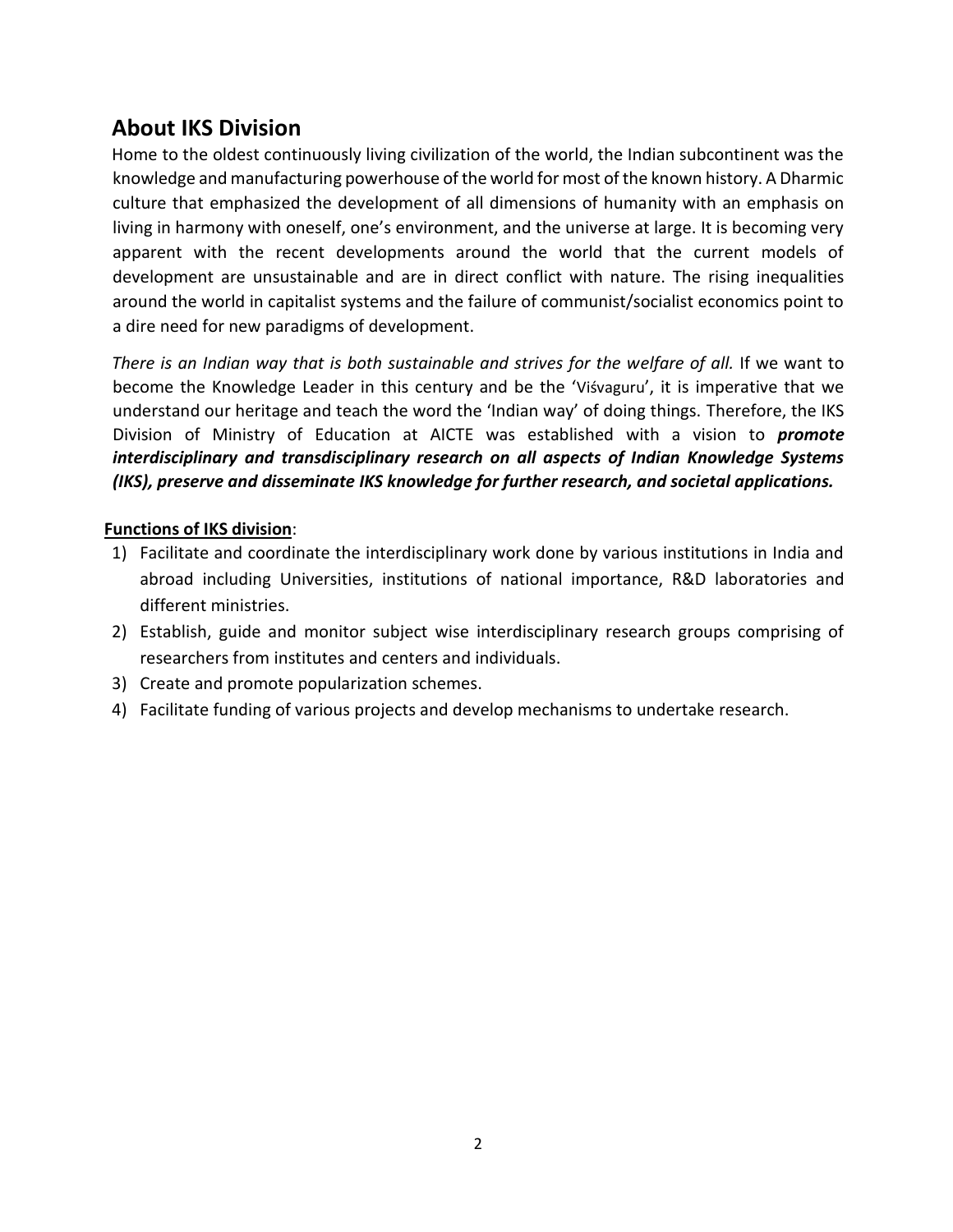## **Overview of the IKS Internships Program**

There is a strong need to promote IKS in the country in traditional schools and STEM educational institutes which will be addressed by this initiative. *The IKS Internship program is designed to encourage and enthuse youth to take up deeper study of various topics related to IKS in Bharateeya Bhashas.* The focus is to create opportunities for students to contribute and be involved in active research during the summer breaks or anytime during the year. The applications for internships are being solicited through a country-wide open application process. The applicants are required to select a project that they are interested to work. The list of projects along with the names of the mentors, their location will be made available to the interns in Annexure 1. The interns will be selected following a selection process described later in the document. The selected interns will be paired with the mentors to work on various IKS projects. The interns are expected to work on the projects allocated to them.

The progress in the internship will be monitored through the monthly report submitted by the intern and the mentor's feedback. The interns will submit a comprehensive project report at the end of their internship. Interns will be encouraged to continue to work with the experts and further advance the area of research through further collaborations even after the completion of the internship program. All intern abstracts after a quality check will be made publicly available to help disseminate the results among the IKS community.

**Eligibility:** Any student studying in traditional or regular academic institutions of India is eligible for the internships. The students must be between 18-28 years of age and must have a solo bank account linked with Aadhar card with updated KYC. Interns who were already part of the IKS internships cannot apply.

**Nature of Support:** Each intern will be awarded a stipend (@ 10,000/month for two months + 5,000 total for travel and other miscellaneous expenses for a maximum of 25,000/two monthsintern) for the duration of two months as per existing AICTE norms.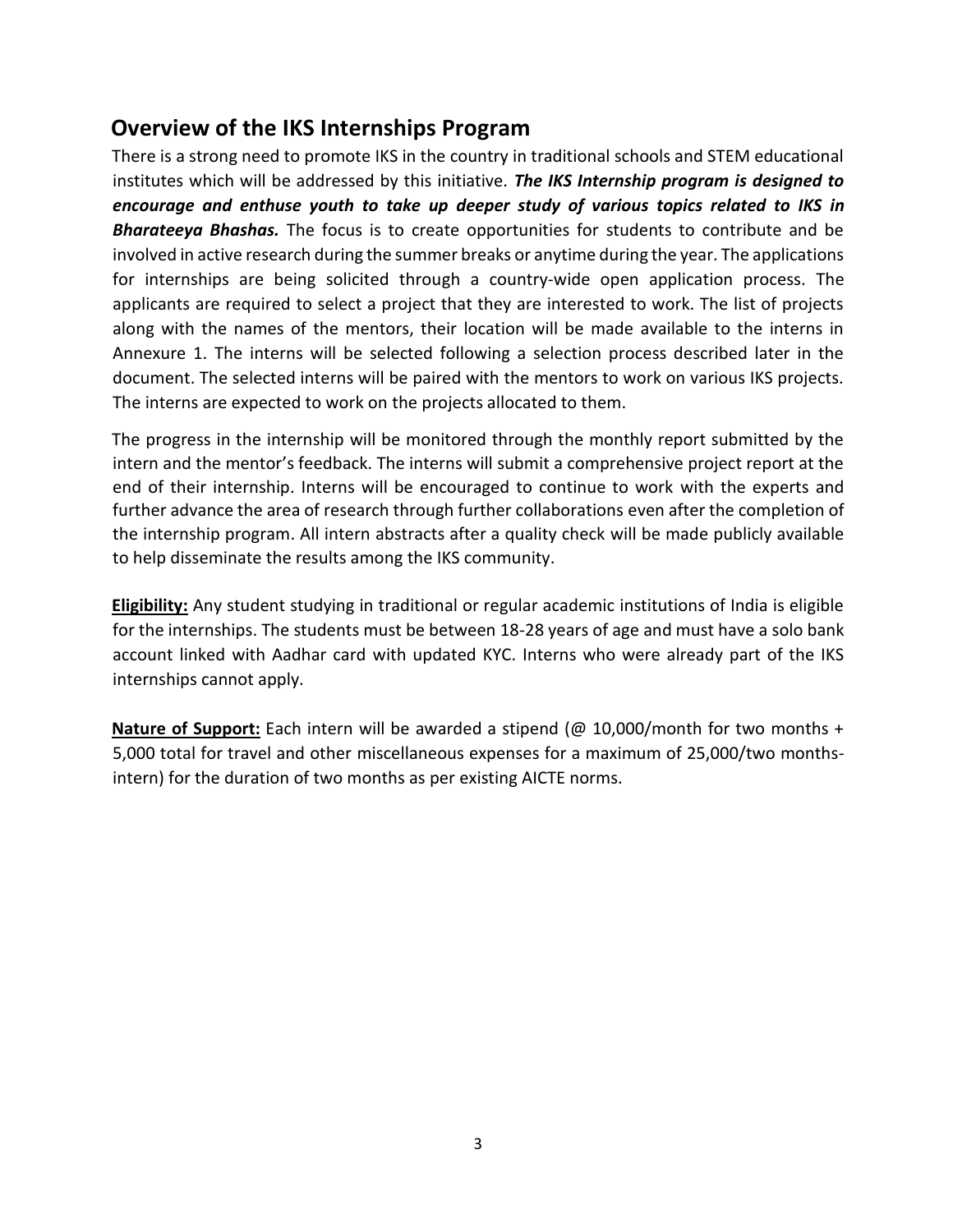## **Guidelines for Mentors**

To achieve the above goal, we need such mentors who may be Teachers, Professors or Acharyas etc. who are well-versed in the conventional subjects as well as in the IKS. Mentors may also be associated with the field of IKS. The topic of Internship can be on any of the themes listed in the Table 1 below. Mentors can also choose other IKS areas as per their specialization but the area must be in IKS domain. Please make sure while selecting the number of interns, that your valuable time will definitely be available to them.

**Expectations from the mentors:** The mentors are expected to spend 3-4 hours per week or more as needed to introduce the IKS project to the student and provide references to literature that the student is expected to know thoroughly understand. The interns will work with the mentor to conduct the literature search, experiments, field visits as per the project requirements. The mentors will help the interns in the preparation of the progress and final reporting by providing editorial oversight for factual correctness of the information in the report. In case of nonperformance of the specified work by the interns, mentor is expected to report to the IKS division by email detailing the issue so that necessary action including the termination of the internship can be pursued.

## **Eligibility:**

- Faculty members in any recognized educational institution, Acharyas in any Gurukula or Pathashala, practicing artists with a minimum of 5 years' experience in teaching and learning in the IKS domain of their expertise.
- Any person currently pursuing any degree is NOT eligible to be a mentor.

**Recognition for Mentors:** Mentors are the key to the success of the IKS internship program. We highly respect your passion and are grateful for selflessly spending your time and effort to teach the younger generation about the IKS. Mentors will be recognized with a certificate from the IKS Division. The mentor's names will also be displayed on the IKS website.

## **Mentor identification process**

- 1. Mentors must complete the Google form with the details of their expertise, details of the project (a 500-word description is required; please see below), the minimum qualifications of the interns, any preferred skills in the interns etc. before the deadline.
- 2. Project Description: The project description must consist of a brief background of the topic, relevance to the IKS Division mission, clear and specific goals, clearly specified measurable outputs, and the expected number of hours an intern is required to spend to complete the project. Projects that have clear goals and specific measurable outputs and are relevant to the IKS area will be given preference for selection. The project description must be under 500 words and can be submitted in any Bharatiya Bhasha. Please note that this description will be shared with the interns.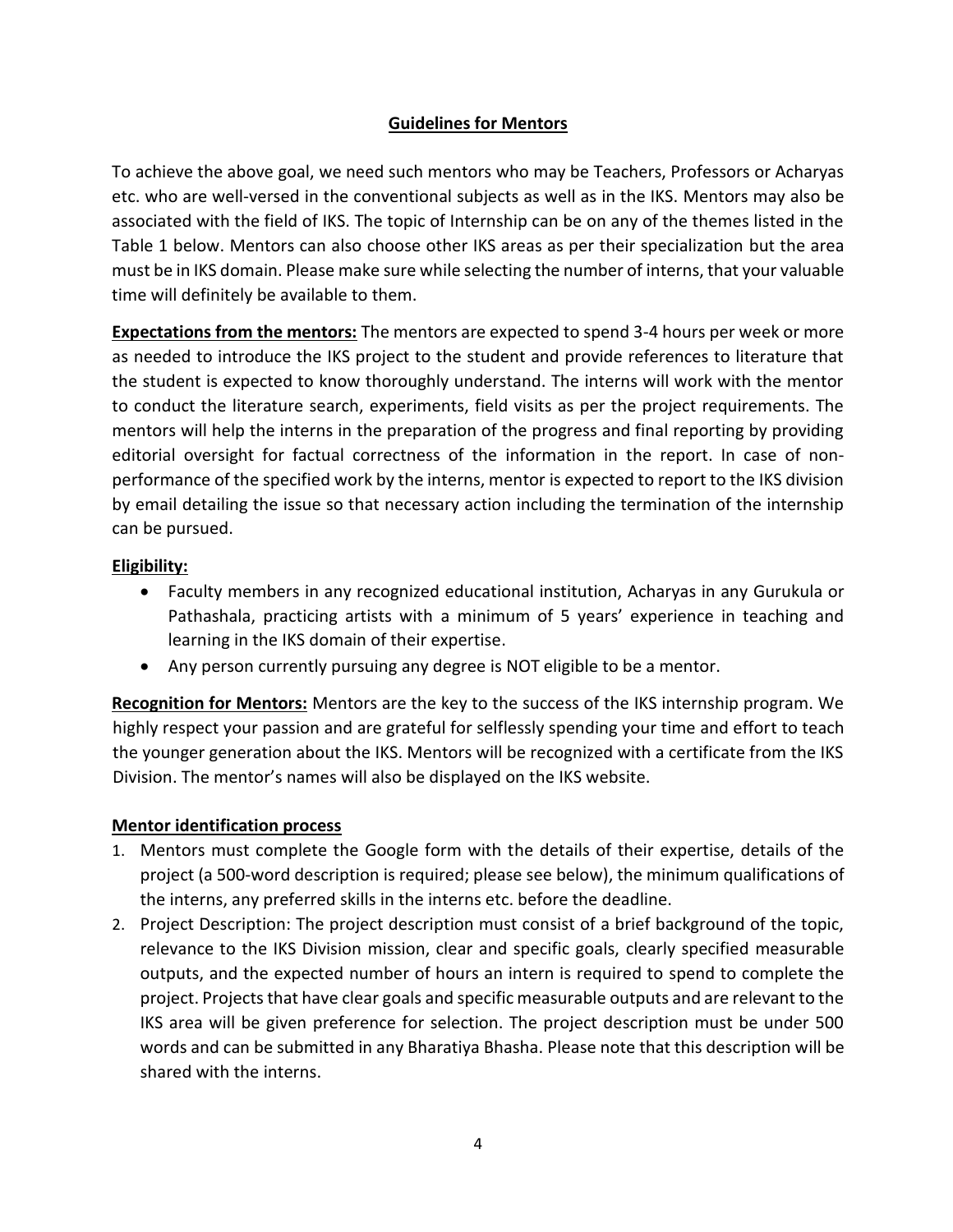- 3. After completion, the projects descriptions submitted by the mentors will be internally evaluated by the IKS team to see how well they match with the themes provided in Table 1. *Projects that are only marginally related to the IKS themes and are without substantial IKS content will be rejected* (please see the note 1 regarding what does/does not qualify as a valid IKS project).
- 4. Selected projects will be posted on the IKS website and circulated among the interns. Interns who meet the qualifications specified in the project submission forms will be shortlisted and the mentors will make the final selection of the interns.
- 5. The decision to select a project will be made primarily based on its relevance to the IKS division's mission, how closely the project align with the thematic areas indicated here and prior experience of the mentor in the IKS area.
- 6. A mentor can submit multiple projects for submission. These projects must be significantly different from each other in their objectives and deliverables. However, the allocation will be prioritized to have as many mentors as possible.
- 7. *The decision of the IKS Division regarding the selection of the project will be final.*
- 8. The IKS division will try to identify mentors if there are interns without mentors from a particular geographical location.
- 9. Mentors are encouraged to ask potential interns to apply.

**Note 1\*** For the purposes of this program, IKS is defined as the systematized knowledge that is created by Indians in Indian subcontinent over the millennia and has been transmitted through oral traditions, manuscripts, texts, and traditional practices. The IKS exists in all Bharateeya Bhashas in multiple forms. Projects must have significant input of the traditional knowledge. Significant input here means that the project must involve a study of the primary or secondary sources of IKS related literature. Project solely based on modern knowledge systems and modern scientific methods and analysis do not qualify as IKS projects. However, use of modern scientific analysis and tools to study IKS literature is highly encouraged. See the Table 2 below for specific examples.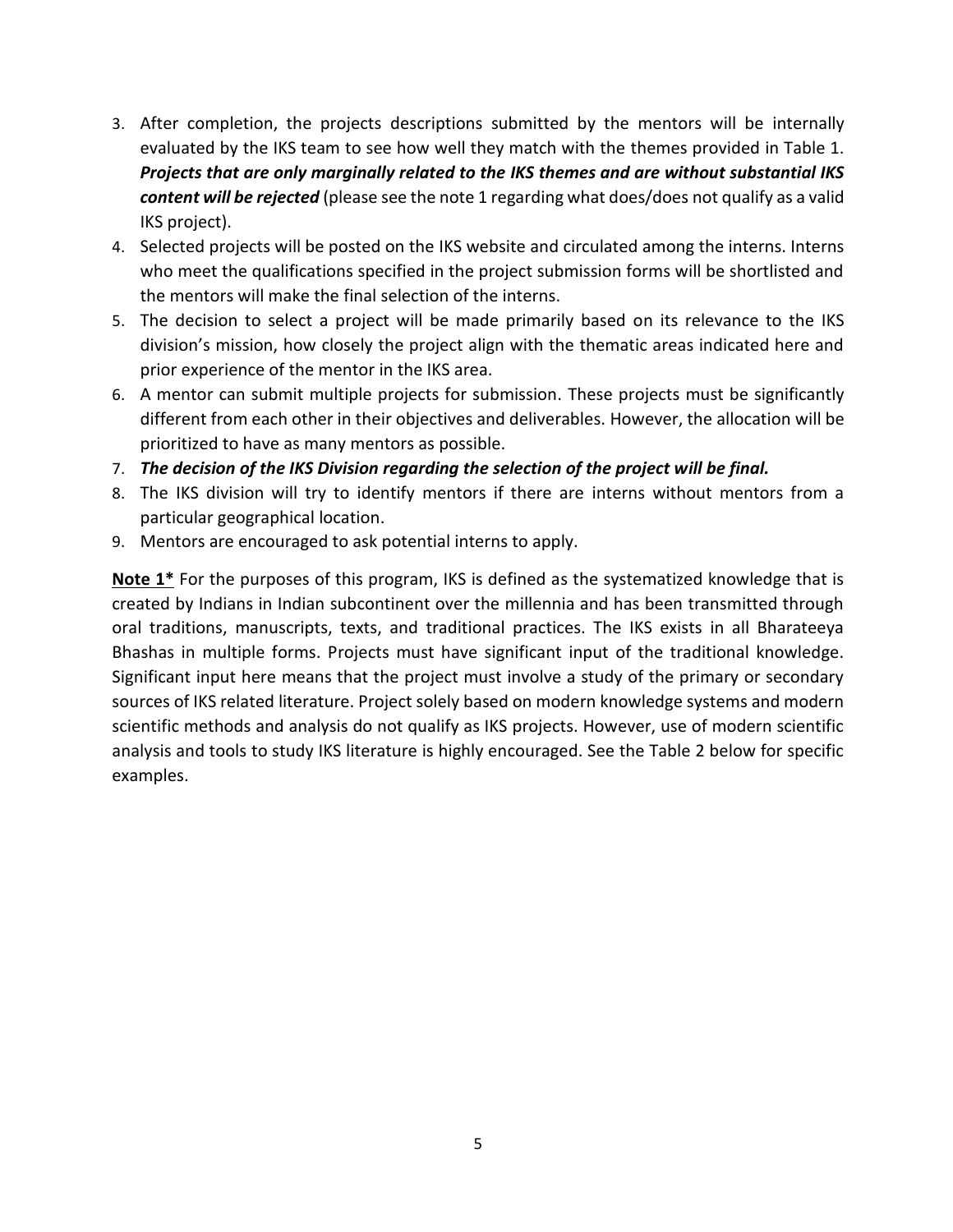### **Table 1. Thematic areas of IKS Internship**

- 1. Veda and Upavedas (for example Rigveda, Yajurveda, Dhanurveda, Gandharvaveda, etc.)
- 2. Darshanas (ex. 6 Astika and 6 Nastika Darshanas) and Shastras (Nyaya, Vyakarana, Natya, Sangeeta, Jala, Khani, among others)
- 3. Sahitya and Kala (ex. Thirukurral, Meghadutam, Avadhana, Nritya, Chitra, Vaadya, Kalaripayattu, etc.)
- 4. Holistic Medicine and Wellness (Siddha, Ayurveda, Unani, Charaka Samhita, Sushrut Samhita, Ashtanga Hridayam, etc.)
- 5. Indian Psychology and Yoga (Ex. Patajali Yogasutras)
- 6. IKS based approaches to the Economics, Governance, and Political Systems (ex. Chanakya Arthashastra, Vidura Neeti, Dharma Shastras, etc.)
- 7. IKS based approaches on Knowledge Paradigms (Ex. Tantra Yukti)
- 8. Mathematics, Mensuration and Astronomy of India; (ex. Aryabhatiya, Bijaganita, Lilavati, Jain Mathematics, etc.)
- 9. Observational Astronomy and Calendar Systems (Panchanga, Jyotisha, Suryasiddhanta, Grahalaghava, Siddhanta Darpana, etc.)
- 10. Ship building, Navigation and Maritime Traditions (ex. Yuktikalpataru, Jataka Stories, Sangam Literature, Samarangana Sutradhara etc.)
- 11. Chemistry in India (ex. Rasaratnakara, Rasaratna Samuchhaya, Rasachintamani,etc.)
- 12. Physics in India (ex. Vaisheshika etc.)
- 13. Architectural engineering, town planning, civil engineering, Vaastu and Shilpa Shastra (Ex. Narada shilpa Shastra, Samarangana Sutradhara, Mayamatam, etc.)
- 14. Sustainable Agriculture and Food Preservation Methods (ex. Krishi Parashara, Vishvavallabha, Vrikshayurveda, etc.)
- 15. IKS approaches for Development and Management of Water Resources (Ex. Brihadsamhita etc.)
- 16. IKS approaches to Conserve Biodiversity and Ecological Protection
- 17. Novel Materials, Metallurgy and Material Sciences (ex. Manasollasa, Yuktikalpataru, Rasaratnakara, Rasachintamani, etc.)
- 18. Preservation and Documentation of Manuscripts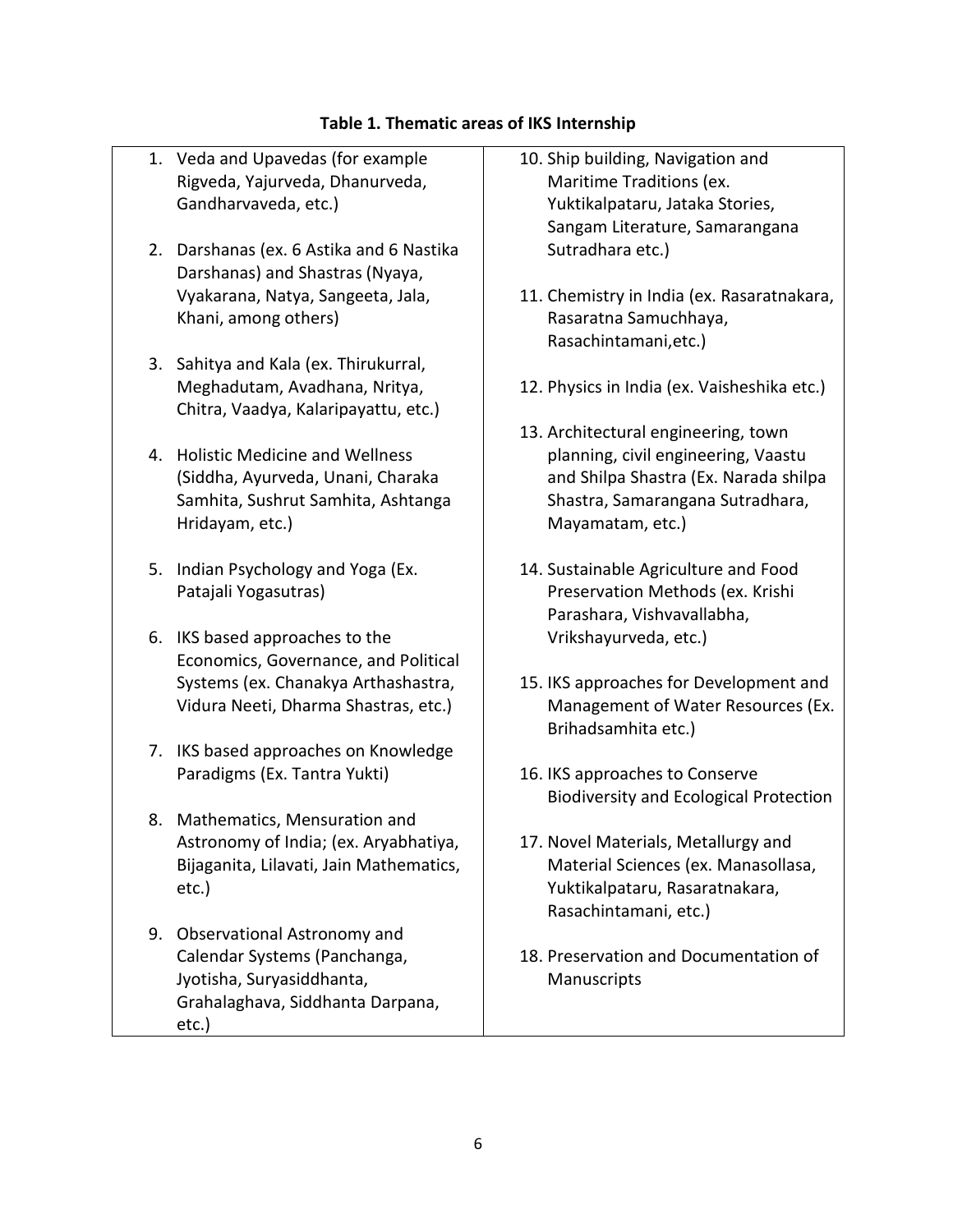**Guidelines for the projects:** The projects must strictly be related to IKS themes. Projects must have clear scope that can be completed by interns in two months. The projects must have clear quantifiable deliverables. Writing a comprehensive report is required for all projects. For projects that involve performing arts, a comprehensive multimedia documentation is expected.

| Is an IKS project                                                                                                                                         | Is NOT an IKS project                                                                   |
|-----------------------------------------------------------------------------------------------------------------------------------------------------------|-----------------------------------------------------------------------------------------|
| Study of mortar composition used in<br>older bridges/forts/temples.                                                                                       | Study of bridges and ships in a locality.                                               |
| Documenting and evaluating the water<br>treatment methods practiced by<br>communities.                                                                    | Monitoring plastic pollution in a river.                                                |
| Studying the relevance and applicability<br>of Chanakya's Arthashastra is relevant<br>for solving current societal problems.                              | Studying the Economic theories of<br>Adam Smith or MMT.                                 |
| Study of port construction in Dholavira<br>and Lothal and estimating the capacity<br>of those ports.                                                      | Studying ships in a port.                                                               |
| A study of the influence of Sanskrit<br>Education on the cognitive abilities of<br>the students.                                                          | Visiting schools to see how Sanskrit<br>Education is imparted.                          |
| Identifying the contextual and<br>etymological meanings of the words (ex.<br>Dharma, Nyaya, Papa, Punya) in a<br>Purana for the current societal context. | Enumerating the occurrences of words<br>(ex. Dharma, Nyaya, Papa, Punya) in a<br>Purana |

**Table 2. Examples of what qualify/do not qualify as an IKS project**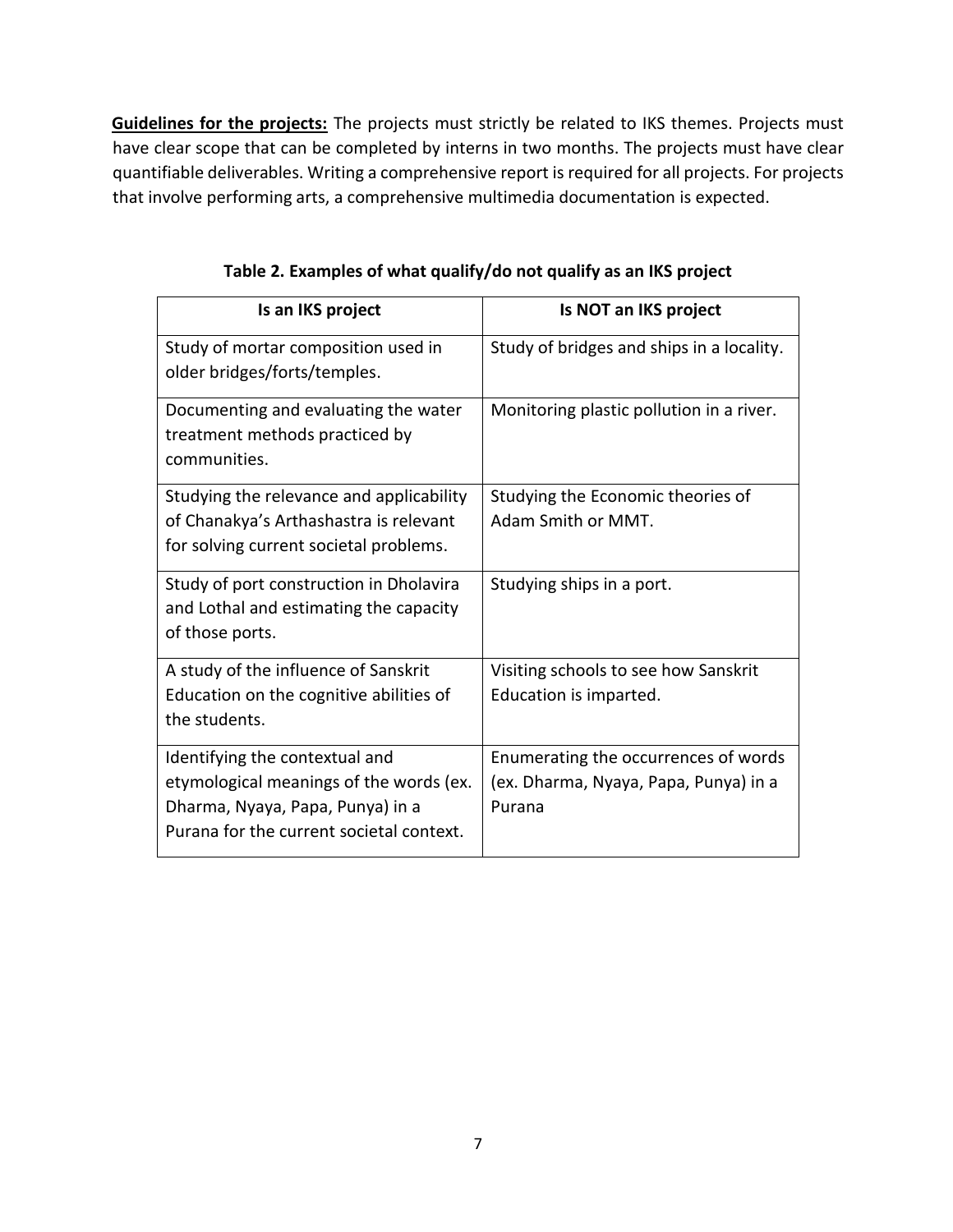## **Guidelines for Interns (TENTATIVE)**

**Expectations from the interns:** Interns are expected to work sincerely under the mentor to work on the IKS project. The intern is expected to use the time during internship to develop a comprehensive understanding of the topic. The intern is expected to prepare and present the progress and final report drafts to the mentor at least one- two weeks in advance so that sufficient time for critical review. The interns are expected to write a social media article (Facebook/YouTube) describing their project to general audience.

**Eligibility:** Any student studying in traditional or regular academic institutions of India is eligible for the internships. The students must be between 18-28 years of age and must have a bank account. Interns who were already part of the IKS internships cannot apply.

**Nature of Support:** Each intern will be awarded a stipend (@ 10,000/month for two months + 5,000 total for travel and other miscellaneous expenses for a maximum of 25,000/two monthsintern) for the duration of two months as per existing AICTE norms.

### **Submission and selection process:**

- 1. Choose an expert you would like to work with from the annexure I of this document.
- 2. Indicate one Bharateeya Bhasha you can speak, read and write. The internship will be primarily conducted in this language. Please note that one of the shortlisting criteria is the common Bharateeya bhasha between the Mentor and Intern. Once selected, you cannot change the language during the internship.
- 3. Submit your application on the IKS India Website before the deadline.
- 4. Selections will be made by the IKS division with the help of mentors based on the minimum and preferred qualifications, matching of the interests, commonality of the Bharateeya bhasha, the location of the student and mentor, and our ability to fund the students. Mentors will be presented the credentials of the applicants and consulted in the selection process.
- *5. The decision of the IKS Division in the selection process and allotment of the projects will be final.*

During Internship:

- 1. You will be intimated of your selection as per the deadline on the first page of the document.
- 2. The internship will take place in physical mode at the institute of mentor or at the place of project. In some exceptional cases, the second month internship can be in the partial physical mode. However, an advance permission from the IKS Division after submitting proper documentation is needed.
- 3. Contact your mentor expert and start your work under their guidance.
- 4. Prepare a progress report (Please refer to Annexure II for the format) at the end of one month and submit it online. The progress report must be in one of the Bharateeya Bhashas you have identified at the beginning of your internship. Your first month fellowship will be released after receiving the progress report.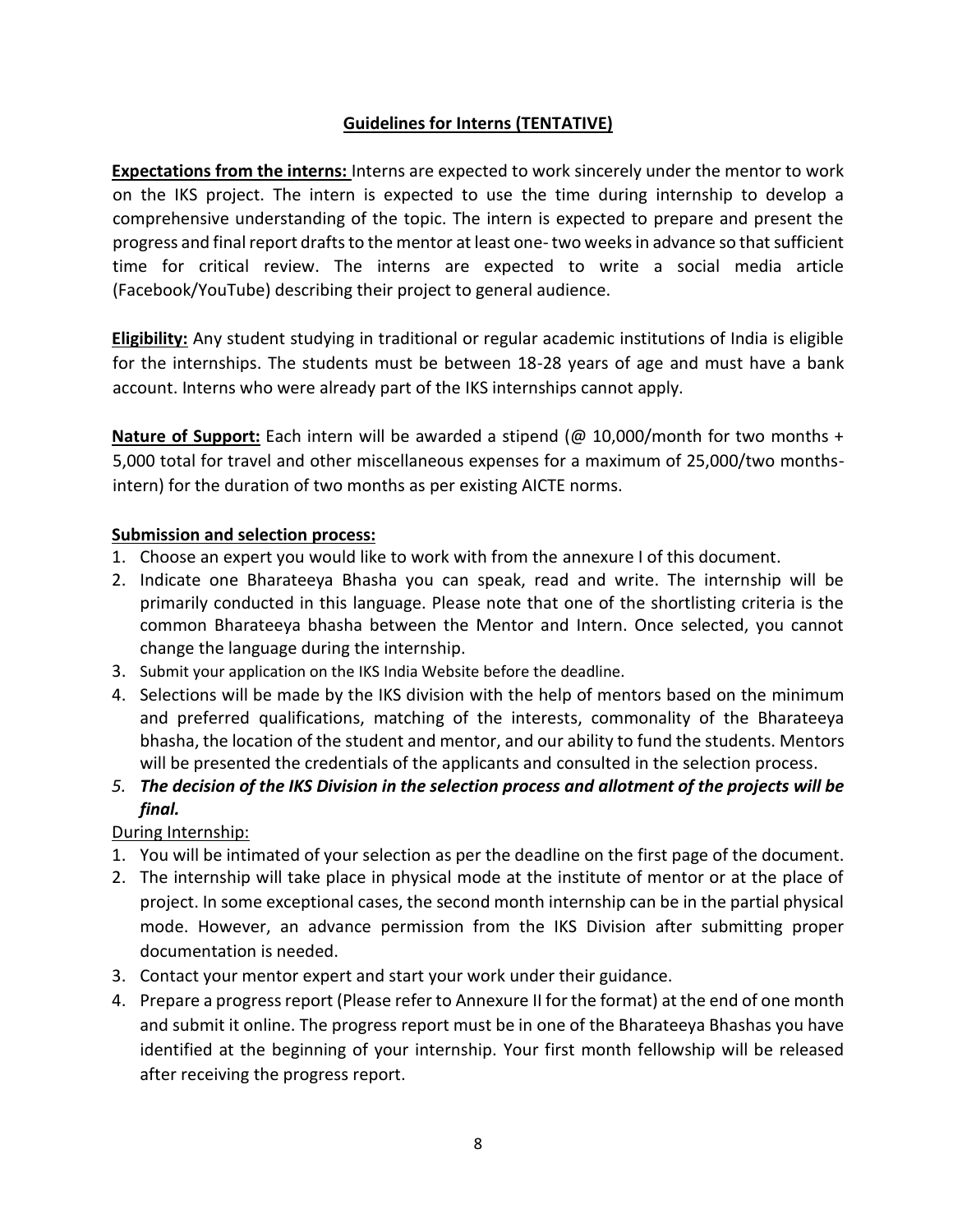- 5. Prepare a final report (Please refer to Annexure III for the format) and submit it at the end of your internship. The final report must be in one of the Bharateeya Bhashas you have identified at the beginning of your internship. Your second month fellowship along with the miscellaneous expenses will be released after receiving the final report endorsed by the expert mentor.
- 6. *There will be a mid-term evaluation meeting with the IKS experts along with the submission of the progress report. IKS Division reserves the right to discontinue internship if there is no satisfactory progress after the first month.*

On successful completion of the internship and submission of the final report, the student will be awarded an internship completion certificate by the IKS Division of MoE @ AICTE.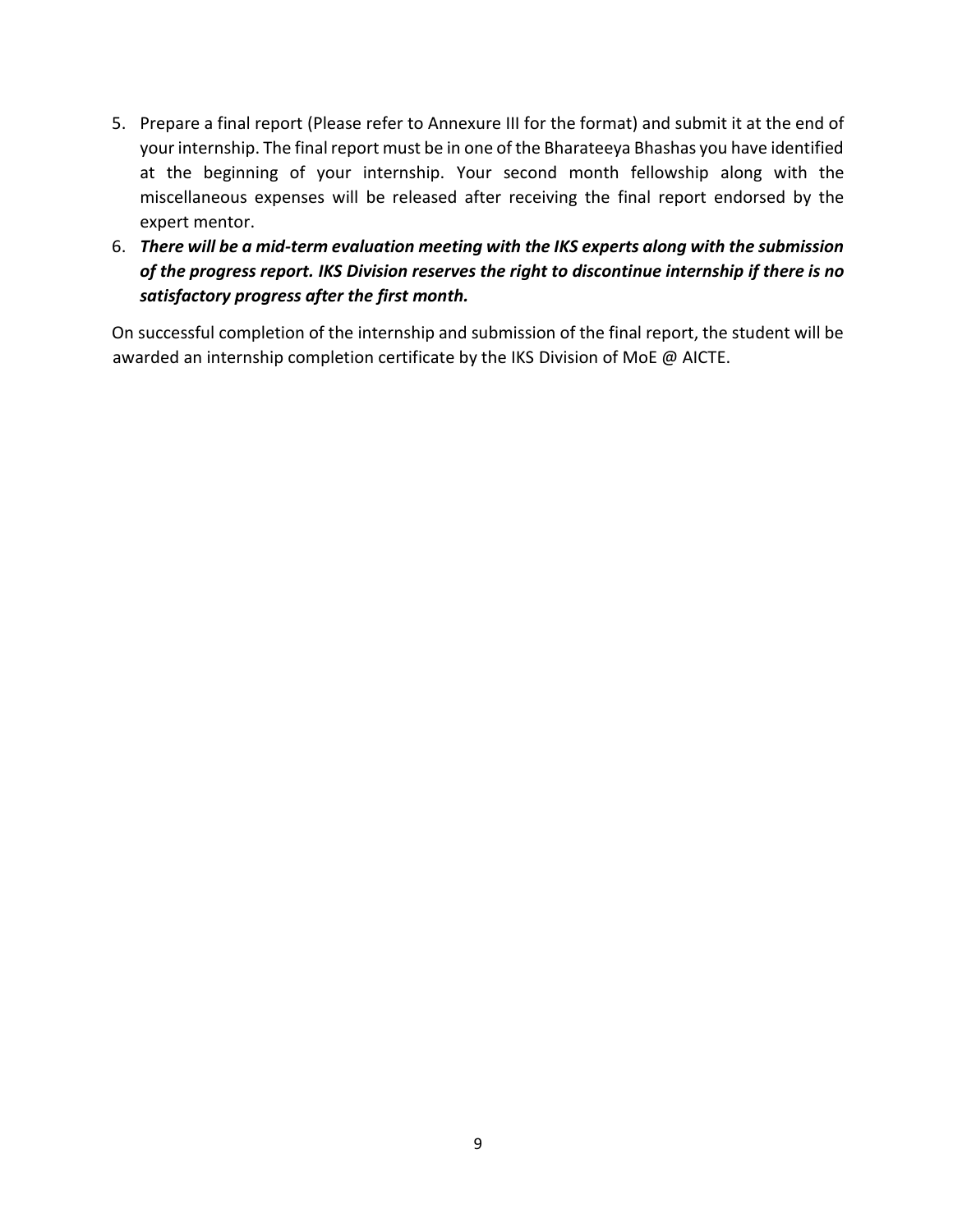## **Annexure I**

## **LIST OF MENTORS AFTER FINALIZATION OF THE PROJECTS WILL BE ADDED HERE**

**Details to be added for each selected project:** 

- **1. Mentor Name, Designation, Affiliation**
- **2. Project Description**
- **3. Minimum Qualifications of intern**
- **4. Preferred Qualifications of intern**
- **5. Bharateeya Bhashas in which proficiency in reading, writing and speaking is required (Any one from the following list)**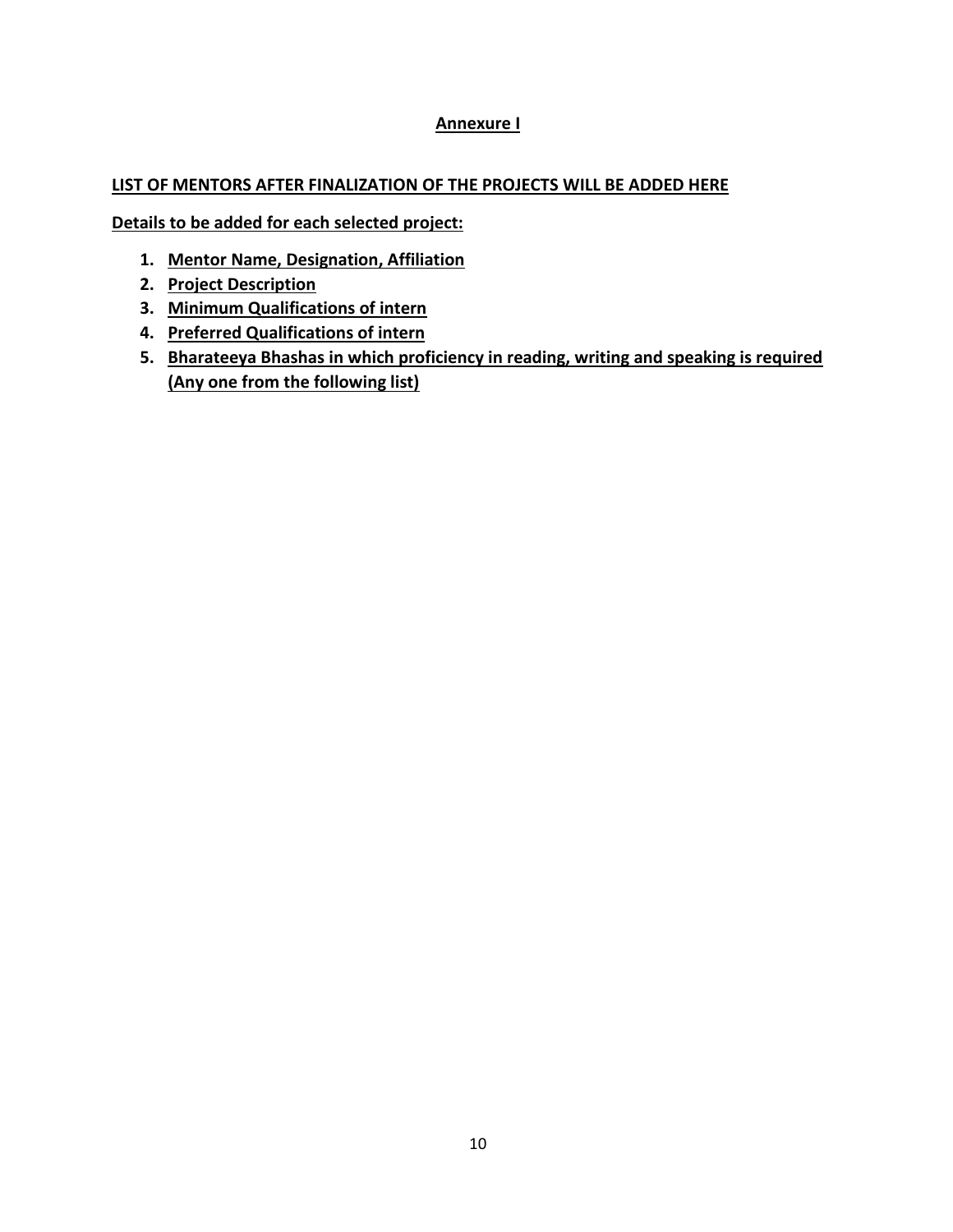#### **Annexure II**

#### **IKS Internship Progress Report Format**

The primary objective of the progress report is to document the work performed in during the internship. The report should specifically address why and how the work undertaken during the internship is relevant to the Indian Knowledge Systems.

The report must be comprehensive in scope and demonstrate integration of Indian Knowledge Systems and the existing knowledge. A detailed background, methods, procedures, literature review, and the discussion of the results must be presented. The main body of the final report excluding references and appendices will be approximately 2500 words (about 5-7 pages, in 12-point Font single spacing) and may include any number of figures or appendices.

**IMPORTANT Note of Plagiarism:** Plagiarism in any form is strictly prohibited. Any report containing plagiarized material will be disqualified and the internship will be forfeited, and no certificate will be issued. We may use automatic plagiarism detection tools like Turnitin to detect plagiarism in the reports.

The report must be structured as follows:

#### Title Page

- Clear, concise title that is descriptive of the subject of the report.
- Author names (intern and the Mentor), affiliations, and publication date clearly shown
- Clearly mentions that this work was performed under IKS Internship program

#### Table of Contents (if appropriate)

- Main section and subsection headings are labeled, and their page locations shown
- Lists of figures, tables, and appendices shown, if appropriate.

#### Abstract

- Abstract must convey the key content of the report, includes the purpose, scope, and preliminary results (250 words).
- An English translation of the abstract must also be provided.
- There must be no references, inappropriate jargon, abbreviations or acronyms in the abstract

#### Introduction

 Establishes the status quo and justification of the project; summarizes the purpose and scope of the report; states why and where the project was conducted

#### Background and/or Justification

- Describe the Indian Knowledge System component that is being investigated in complete detail. (A minimum 250 words)
- Describes the problem addressed by this project and the objectives and scope of the project. Include a diagram of the problem, if appropriate.
- Describes previous studies conducted in this field that are reported in the literature. If no previous studies have been conducted, please indicate that clearly.

#### Description of Project

Discusses, to an appropriate level of detail, the location and size of the project location.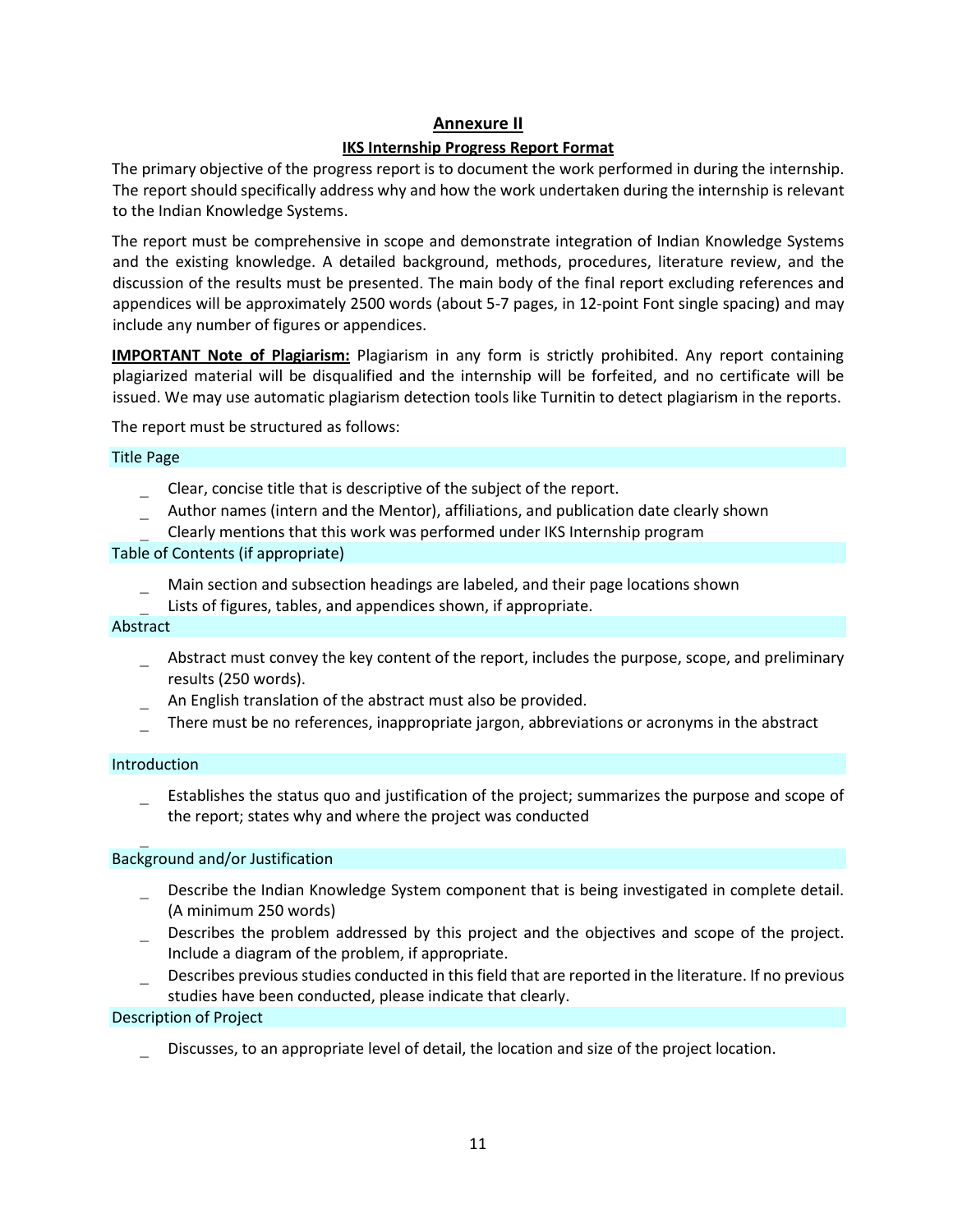#### Methods and/or Procedures

- Provides a concise, clear statement of the methods employed, the rationale for selecting the methods, and the theory behind methods, if appropriate, but presents no data
- Provides specific information on the type(s) of data collected and how and why they were collected but does not provide a "blow-by-blow" account of the actions performed in conducting the study. Instead, should give detail sufficient for the reader to interpret and repeat your results.

#### **Results**

- Clearly and concisely presents the factual results of the project; avoids theory, opinions, and information from other studies
- Presents results in an organized fashion, in the same order in which the project objectives were presented, and ties them to the project objectives
- Tables and figures are used, as appropriate, to summarize and illustrate important findings. Tables and figures are appropriately located, captioned, numbered, and cited in the text of the report. Tables and figures are sufficiently complete and explained will enough that the reader is not required to refer to other sections of the report in order to understand them

#### **Discussion**

- Provides clear, concise interpretation of the results of the project. Ties together concepts to create something an interpretation that is greater than the individual results.
- Relates results back to the objectives of the project and to previous studies reported in the literature, if appropriate
	- Discusses uncertainties and assumptions that influenced the results

#### References

Presents an appropriately formatted list of all literature cited in the report

#### Appendices

- Include data, calculations, other supporting information, and additional detail on the scope of work, pertinent background information, and methods and procedures, as appropriate
- Include only appendices that have been cited in the body of the report
- Include only materials not essential for understanding the body of the report. If essential for understanding the body of the report, they should be included in the body of the report.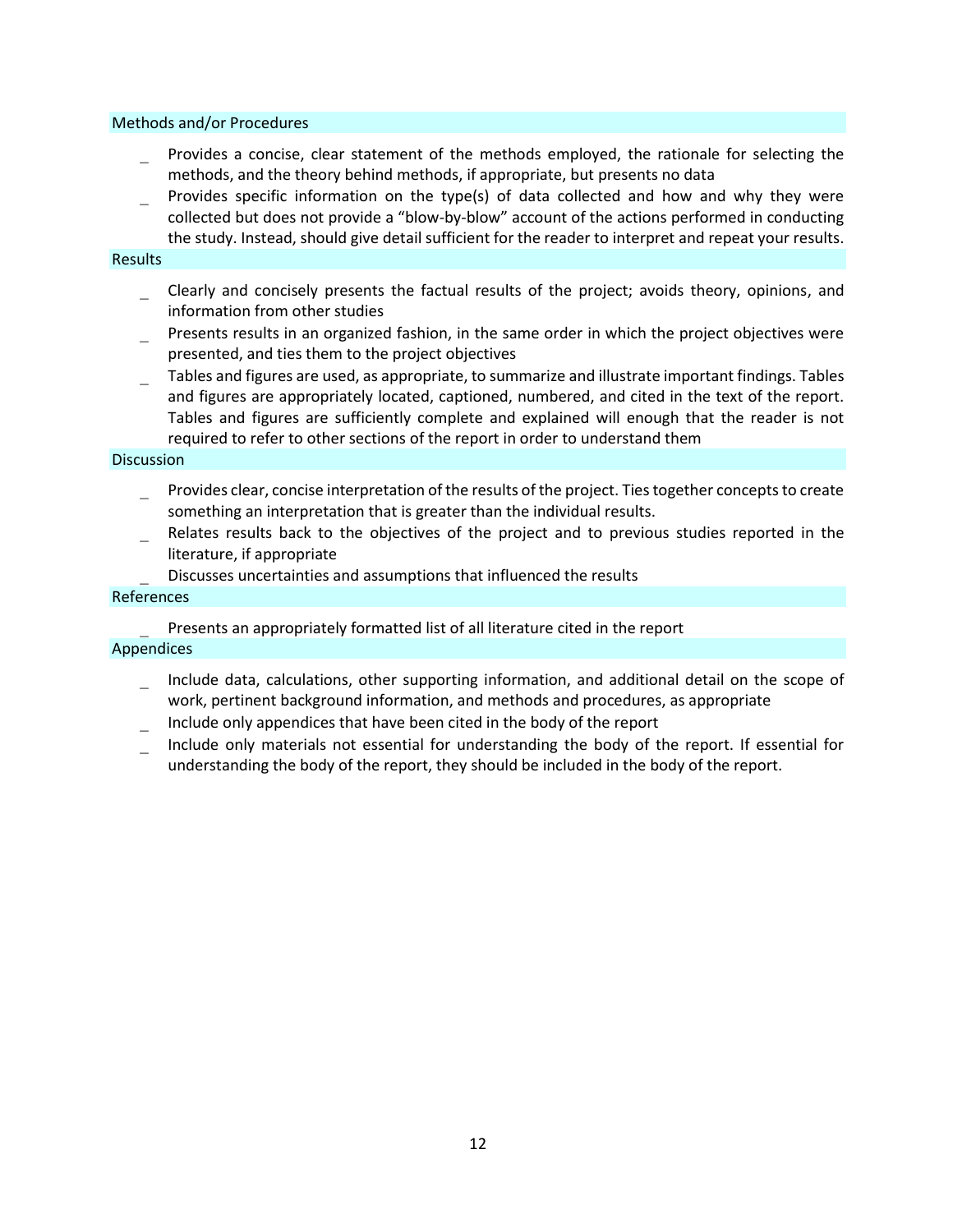### **Annexure III**

#### **IKS Internship Final Report Format**

The primary objective of the final report is to document the work performed in during the internship. The report should specifically address why and how the work undertaken during the internship is relevant to the Indian Knowledge Systems, how

The report must be comprehensive in scope and demonstrate integration of Indian Knowledge Systems and the existing knowledge. A detailed background, methods, procedures, literature review, and the discussion of the results along with the conclusions and recommendations must be presented. The main body of the final report excluding references and appendices will be approximately 8000 words (about 16 pages, in 12-point Font single spacing) and may include any number of figures or appendices.

**IMPORTANT Note of Plagiarism:** Plagiarism in any form is strictly prohibited. Any report containing plagiarized material will be disqualified and the internship will be forfeited, and no certificate will be issued. We may use automatic plagiarism detection tools like Turnitin to detect plagiarism in the reports.

The report must be structured as follows:

#### Title Page

- Clear, concise title that is descriptive of the subject of the report.
- Author names (intern and the Mentor), affiliations, and publication date clearly shown Clearly mentions that this work was performed under IKS Internship program

#### Certificate of Originality

- Author and Mentor certification on originality and absence of plagiarism
- Following declaration (Adapted from IIT Bombay Thesis Declarations) must be made on this page and signed by the Intern and verified by the Mentor. All reports must include this declaration to be acceptable. There will be NO EXCEPTIONS to this requirement.

"I declare that this report represents my ideas in my own words and where others' ideas or words have been included, I have adequately cited and referenced the original sources. I declare that I have properly and accurately acknowledged all sources used in the production of this report. I also declare that I have adhered to all principles of academic honesty and integrity and have not misrepresented or fabricated or falsified any idea/data/fact/source in my submission. I understand that any violation of the above will be a cause for disciplinary action by the IKS Division and can also evoke penal action from the sources which have thus not been properly cited or from whom proper permission has not been taken when needed."

#### Table of Contents (if appropriate)

- Main section and subsection headings are labeled, and their page locations shown
- Lists of figures, tables, and appendices shown, if appropriate.

#### Abstract

- An abstract conveys the key content of the report, includes the purpose, scope, results, and conclusions of the report (250 words).
- A second abstract must be written in English.
- There must be no references, inappropriate jargon, abbreviations or acronyms in the abstract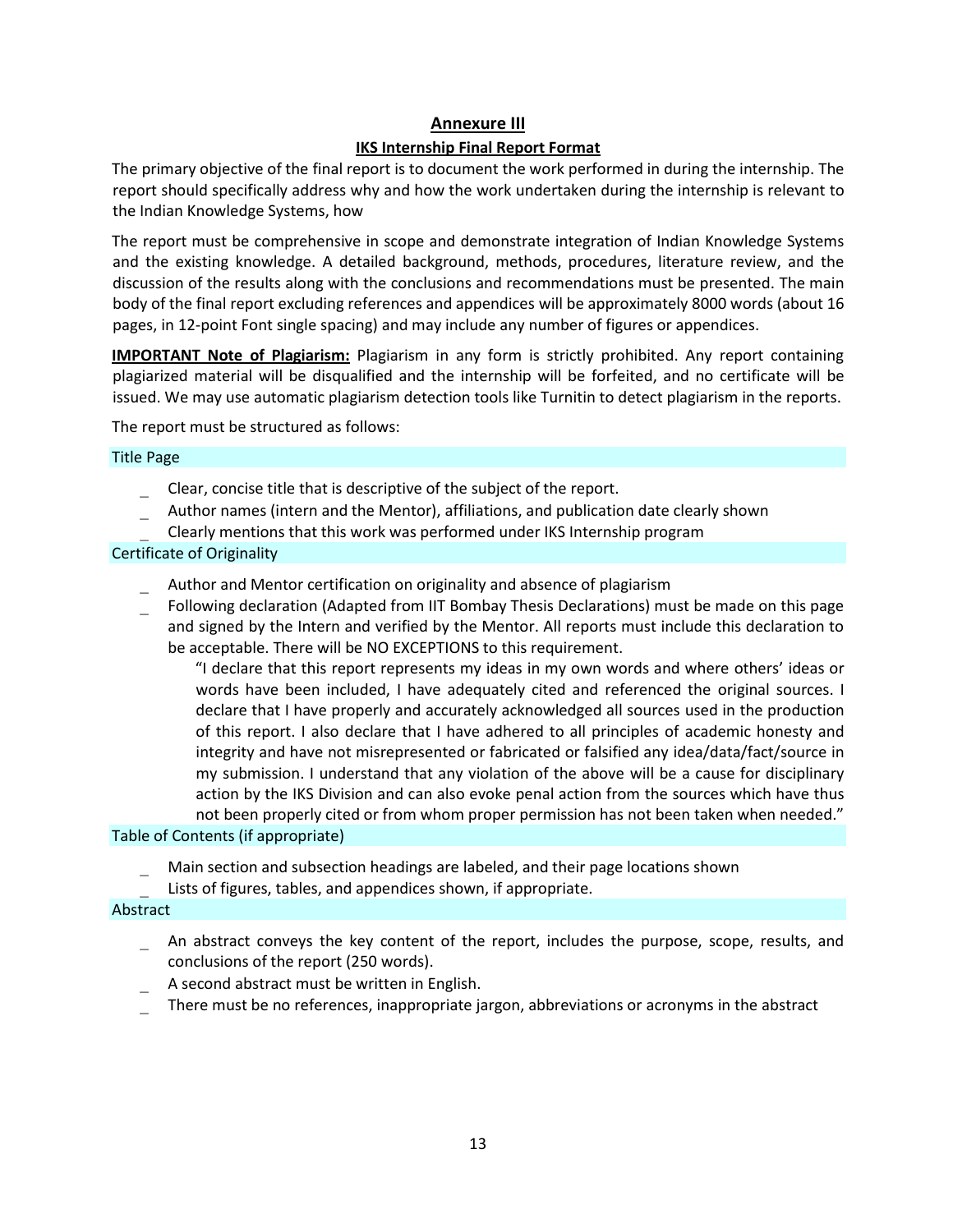#### Executive Summary

- An executive summary presents a clear, concise summary, of appropriate length and level of detail, of the contents of the main body of the report and of summary tables and figures, as appropriate. (Typically, 1000-1500 words)
- An English translation of the Executive summary must also be provided.
- There must be no references, inappropriate jargon, abbreviations or acronyms in the executive summary

#### Introduction

 Establishes the status quo and justification of the project; summarizes the purpose and scope of the report; states why and where the project was conducted

#### Background and/or Justification

- Describe the Indian Knowledge System component that is being investigated in complete detail. (A minimum 500 words)
- Describes the problem addressed by this project and the objectives and scope of the project. Include a diagram of the problem, if appropriate.
- Describes previous studies conducted in this field that are reported in the literature. I no previous studies have been conducted, please indicate that clearly.

#### Description of Project

 Discusses, to an appropriate level of detail, the location and size of the project location. Methods and/or Procedures

- Provides a concise, clear statement of the methods employed, the rationale for selecting the methods, and the theory behind methods, if appropriate, but presents no data
- Provides specific information on the type(s) of data collected and how and why they were collected but does not provide a "blow-by-blow" account of the actions performed in conducting the study. Instead, should give detail sufficient for the reader to interpret and repeat your results.

#### **Results**

- Clearly and concisely presents the factual results of the project; avoids theory, opinions, and information from other studies
- Presents results in an organized fashion, in the same order in which the project objectives were presented, and ties them to the project objectives
- Tables and figures are used, as appropriate, to summarize and illustrate important findings. Tables and figures are appropriately located, captioned, numbered, and cited in the text of the report. Tables and figures are sufficiently complete and explained will enough that the reader is not required to refer to other sections of the report in order to understand them

#### Discussion

- Provides clear, concise interpretation of the results of the project. Ties together concepts to create something an interpretation that is greater than the individual results.
- Relates results back to the objectives of the project and to previous studies reported in the literature, if appropriate

#### Discusses uncertainties and assumptions that influenced the results

#### Conclusions and/or Recommendations

Presents conclusions that clearly summarize key findings